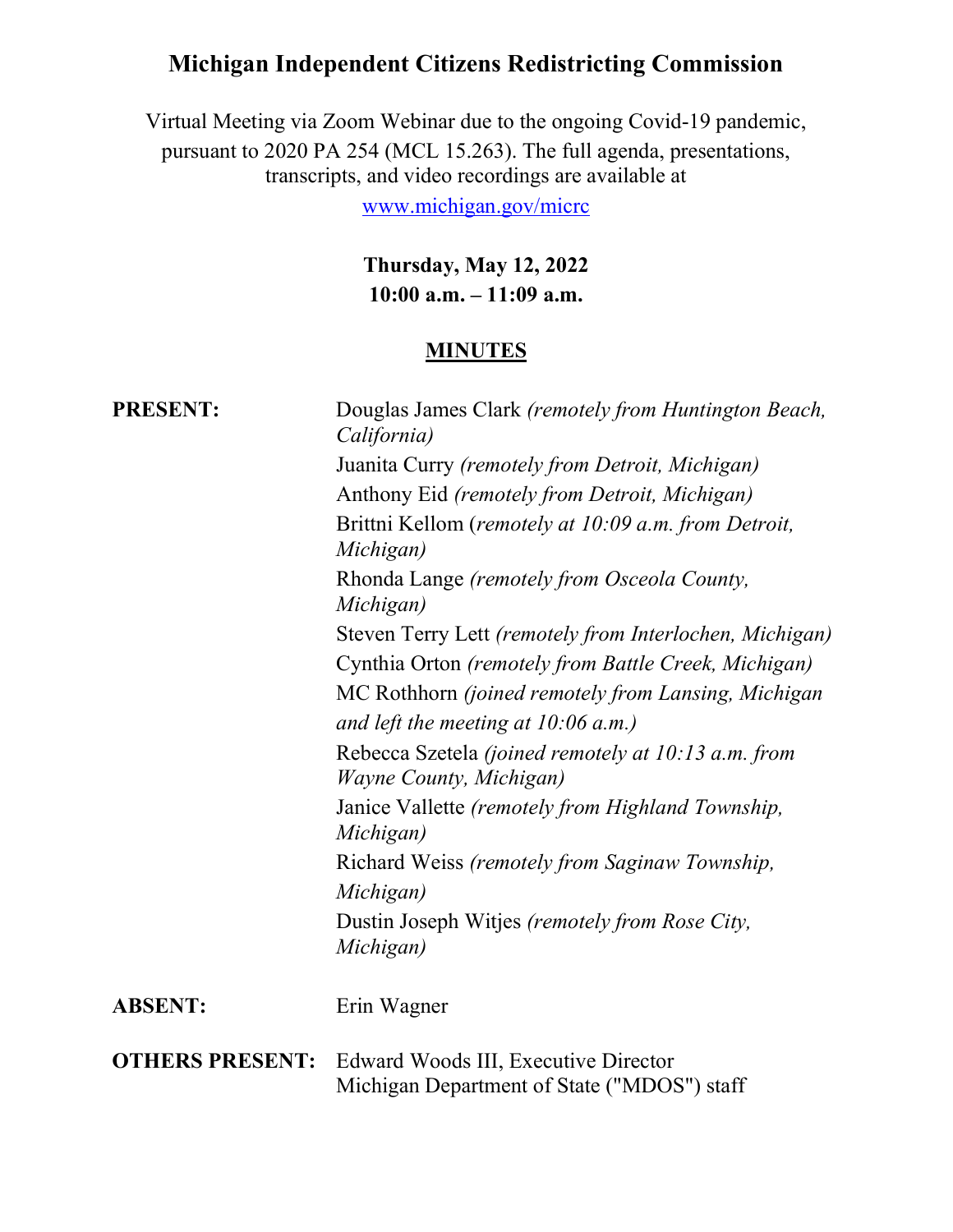# CALL TO ORDER AND WELCOME

Commissioner Lett called the meeting of the Michigan Independent Citizens Redistricting Commission (MICRC) to order at 10:00 a.m.

## ROLL CALL

MDOS staff called roll. A quorum was met.

Commissioner Lett recommended himself as acting chair for the meeting duration, which was accepted.

# ADOPTION OF THE AGENDA

MAIN MOTION: Commissioner Lett called for a motion to approve the agenda. Moved by Commissioner Curry. Supported by Commissioner Clark. Commissioner Lett held a vote by show of hands. MOTION APPROVED.

# PUBLIC COMMENT PERTAINING TO AGENDA TOPICS

Commissioner Lett put the motion "to begin the public comment pertaining to agenda topics portion of the agenda," which was adopted. Two individuals signed up for public comment: Anthony Scannell and James Gallant. Mr. Gallant was the only one who provided a comment.

A complete inventory of live and written public comments is available at www.michigan.gov/micrc.

### UNFINISHED BUSINESS

a. Dormancy Discussion. The Commission discussed an update about the process for dormancy and dissolution.

b. Commission Report Update. The Commission discussed the status of the Commission report.

c. House Appropriations Subcommittee on General Government. The Commission discussed the approach to the House Appropriations Subcommittee on General Government by reviewing the FY 2021 financial statement and considering the FY 2022 budget shortfall due to legal expenses.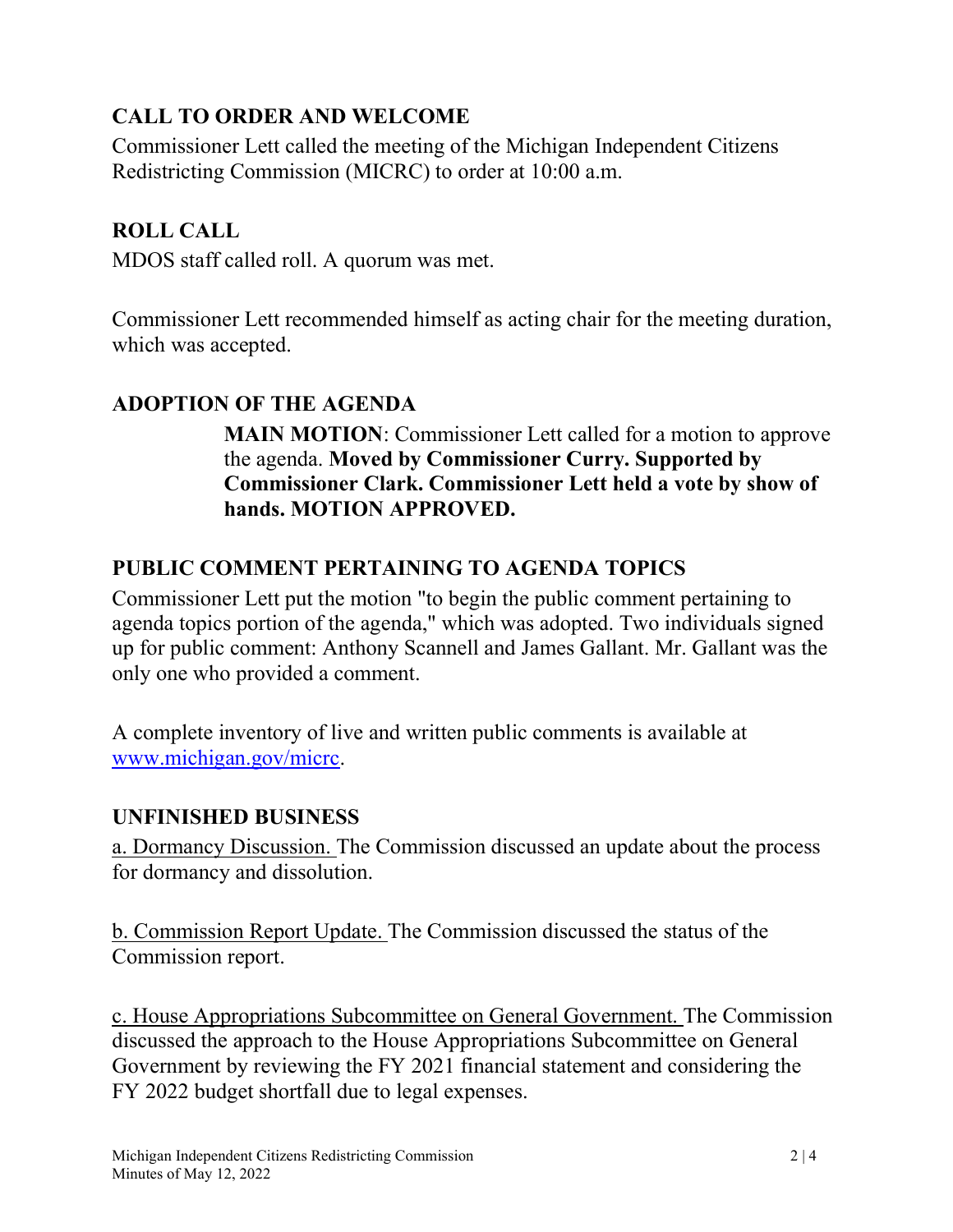MAIN MOTION: Draft a letter to the Appropriations Subcommittee requesting additional funds. Moved by Commissioner Clark. Supported by Commissioner Witjes. Commissioner Lett held a vote by show of hands. MOTION APPROVED.

#### NEW BUSINESS

There was no new business.

# APPROVAL OF MINUTES

MOTION: Commissioner Lett called for a motion to approve the meeting minutes from April 14, 2022. Moved by Commissioner Witjes. Supported by Commissioner Weiss. Commissioner Lett held a vote by show of hands. MOTION APPROVED.

Abstention: Commissioner Lange

MOTION: Commissioner Lett called for a motion to approve the meeting minutes from April 28, 2022. Moved by Commissioner Witjes. Supported by Commissioner Clark. Commissioner Lett held a vote by show of hands. MOTION APPROVED.

Abstention: Commissioner Lange

### STAFF REPORT

Executive Director Woods provided a report.

# LEGAL LIAISON REPORT

Commissioner Lett, Legal Liaison, provided a report.

### AUDIT LIAISON REPORT

Commissioner Vallette, Audit Liaison, provided a report.

### MDOS UPDATE REPORT

MDOS staff provided a report.

### ADJOURNMENT

MOTION: Adjourn the Meeting. Moved by Commissioner Witjes. Supported by Commissioner Orton. Commissioner Lett held a vote by show of hands. MOTION UNANIMOUSLY APPROVED.